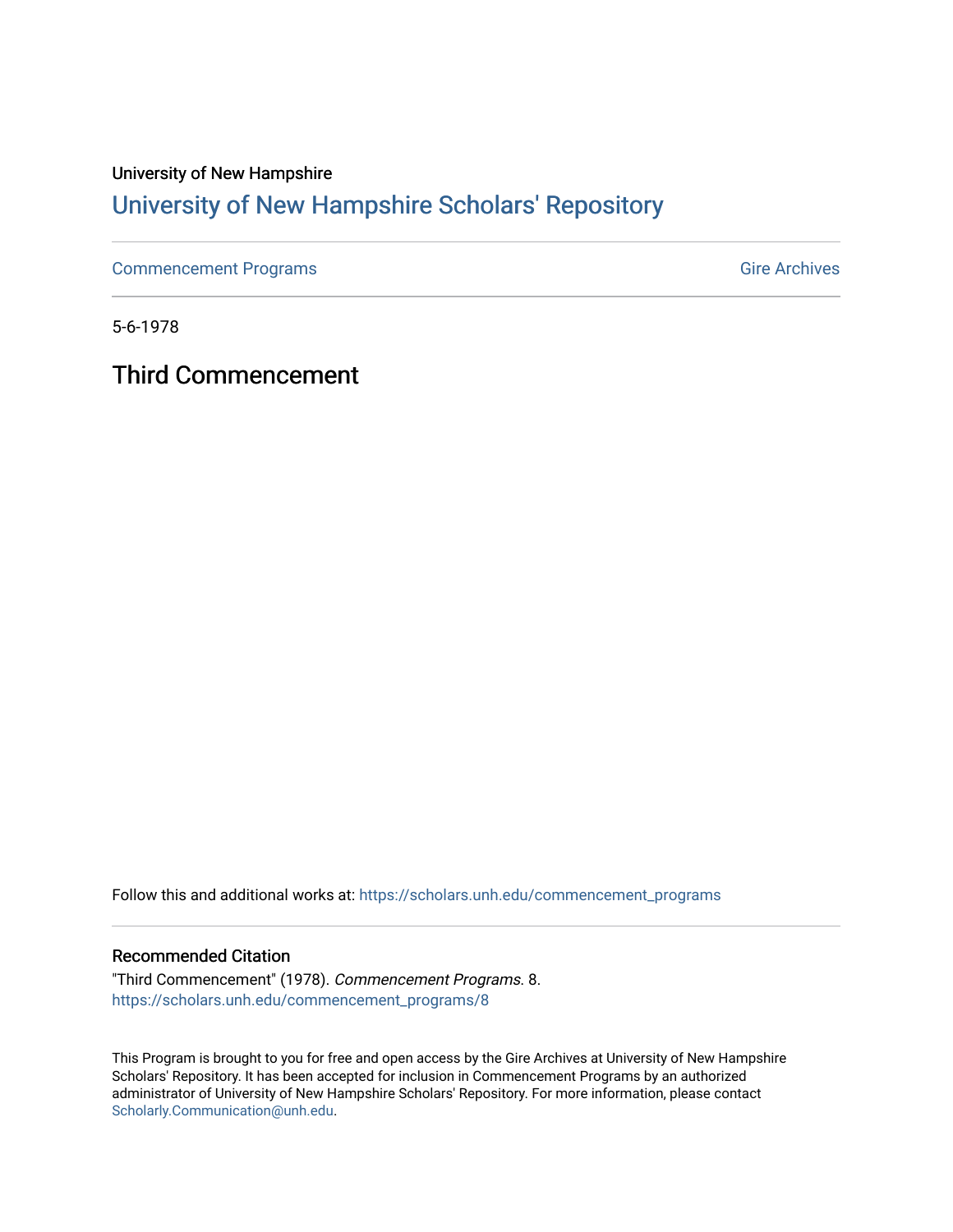

# *Third Commencement*

*6 May 1978* 

*Franklin Pierce Law Center Concord, New Hampshire*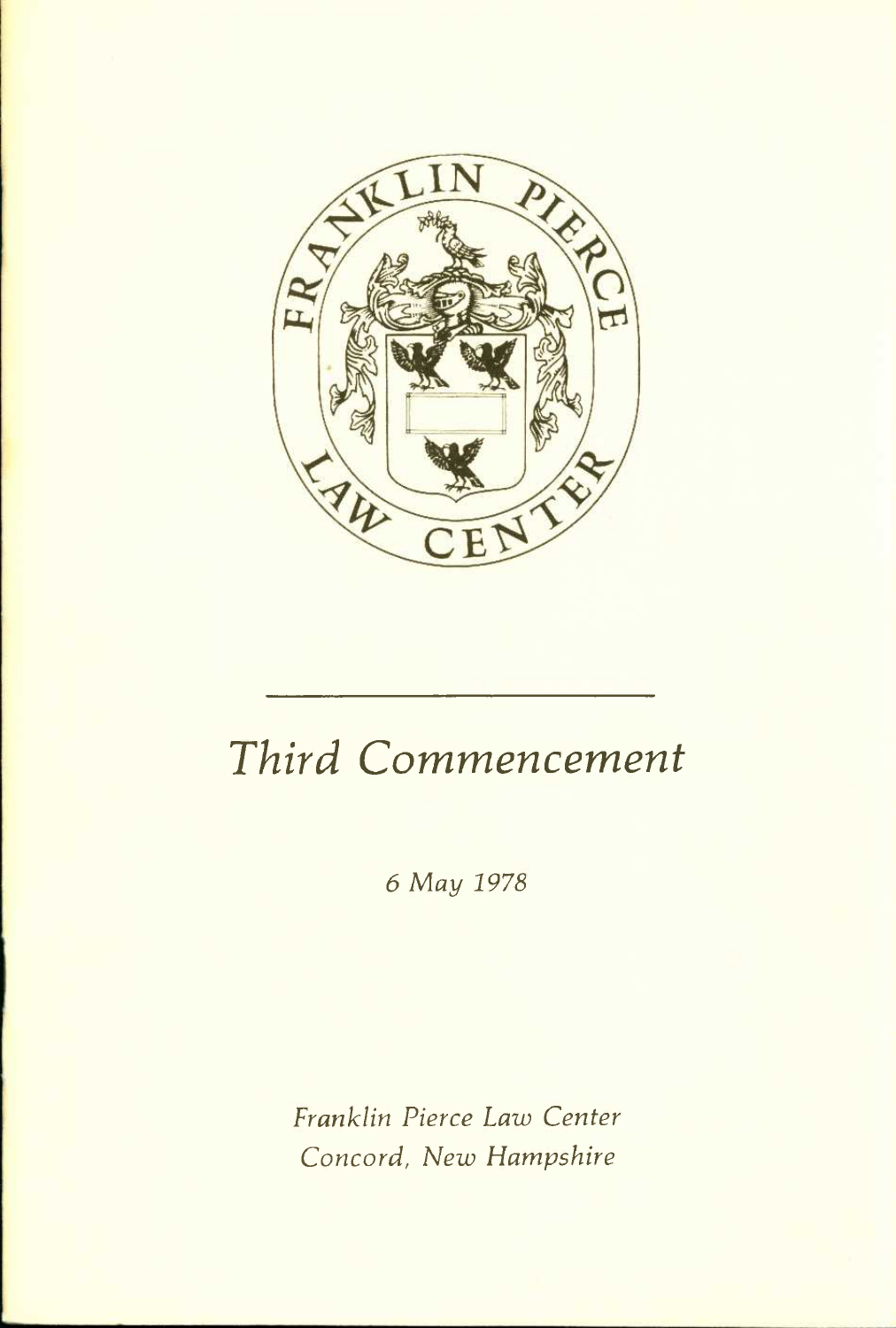# *Order Of Exercises*

#### PRESIDING

Robert H. Rines *President of the Law Center* 

PROCESSIONAL

#### WELCOME

#### **GREETINGS**

The Honorable Alf E. Jacobson *President of the Senate, State of New Hampshire* 

> The Honorable Martin L. Gross *Mayor, City of Concord*

Robert L. Chiesa, Esq. *President, New Hampshire Bar Association* 

> Walter R. Peterson, Jr. *President, Franklin Pierce College*

#### REMARKS

President Rines

Robert M. Viles *Dean of the Law Center*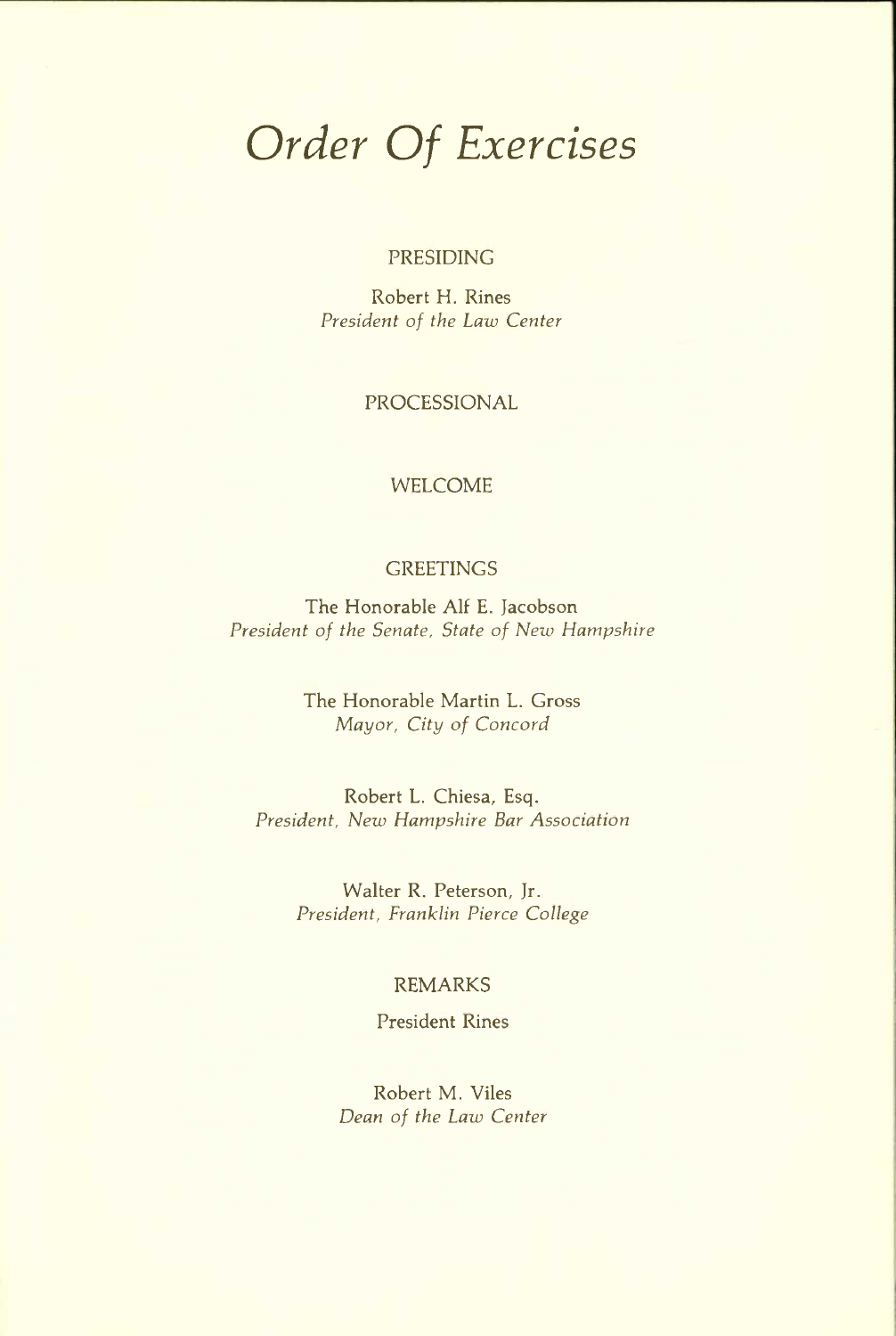*Address* 

The Honorable Hugh H. Bownes *Judge, United States Court of Appeals For the First Circuit* 

#### AWARDING OF JURIS DOCTOR DEGREES

President Rines

Dean Viles

Richard A. Hesse *Associate Dean* 

Francis J. Sawyer *Chairman of the Board* 

Kathryn A. Askins *Registrar* 

#### CONFERRING OF HONORARY DEGREE

CLOSING REMARKS

NATIONAL ANTHEM

RECESSIONAL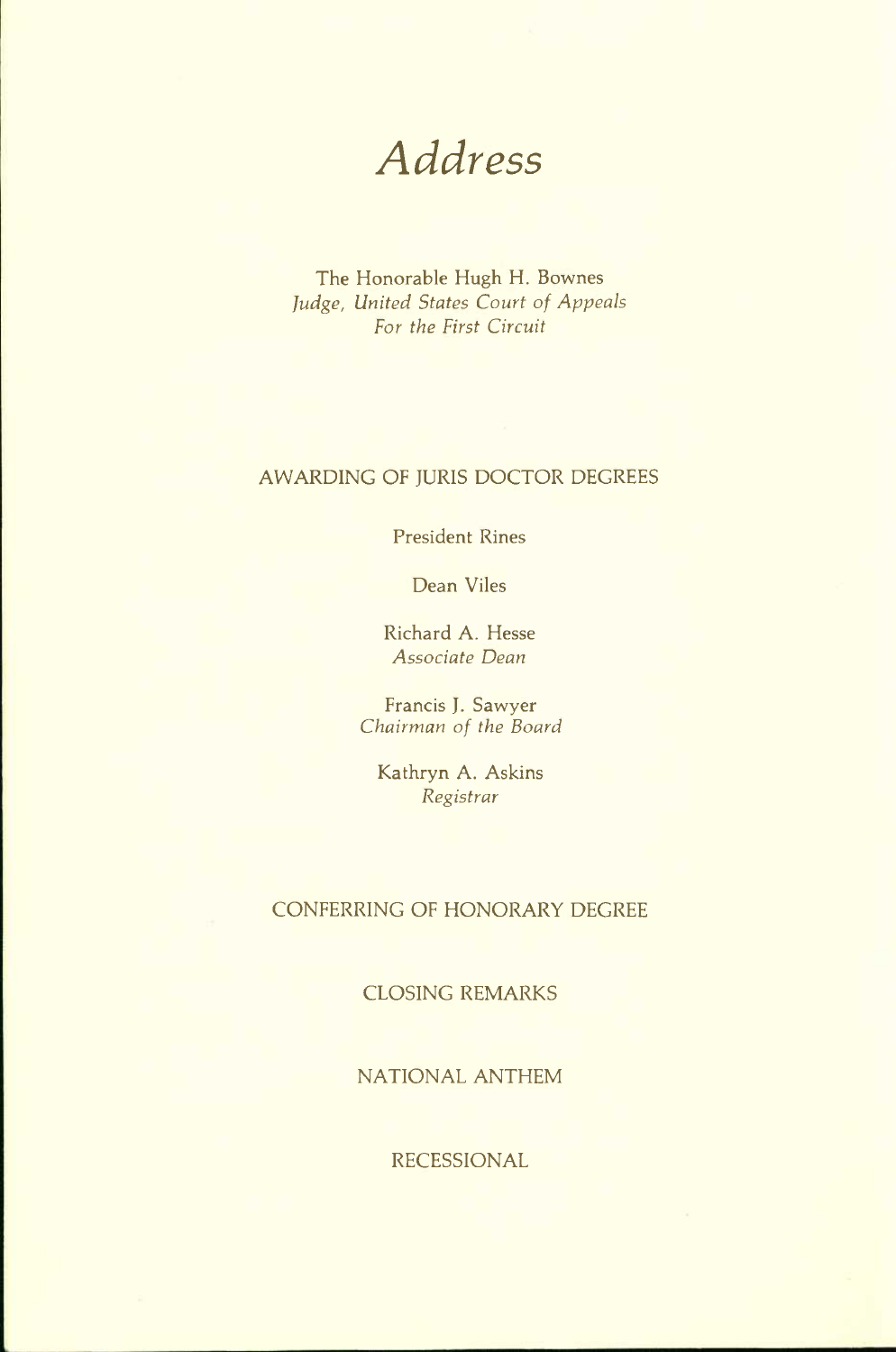# *Candidates for the Juris Doctor Degree*

Lawrence Marcus Abramson<br>Mont Palm Beach Florida West Palm Beach, Florida *B.A., Franklin Pierce College* 

Toby D. Allen Concord, New Hampshire *B.A., C.W. Post Center, Long Island University* 

Andrea C. Amodeo Concord, New Hampshire *B.A., William Smith College* 

Kenneth Paul Anderson Plymouth, New Hampshire *B.S., Plymouth State College* 

Samuel Crocker Bennett II South Woodstock, Vermont *B.A., University of Vermont* 

Bruce David Berger Miami, Florida *B.S., University of Pennsylvania M.B.A., University of Miami* 

Pierre Bergeron Lewiston, Maine *B.A., St. Stephens College M.Div., Weston College School of Theology* 

Daniel W. Brandt Ashland, Oregon *B.S., Southern Oregon State College* 

Harold Conrad Brockman Fresno, California *B.A., California State University, Fresno* 

Kenneth Chad Brown Bradford, New Hampshire *B.S.W., University of New Hampshire* 

Paul Wheeler Bruzga Dunbarton, New Hampshire *B.S., University of Colorado* 

Richard Lee Bugley Sudbury, Massachusetts *B.A., University of Massachusetts, Boston* 

Anthony Wayne Buxton Readfield, Maine *B.A., Bowdoin College* 

James Dalton Cahill III Concord, New Hampshire *A.B., St. Anselm's College* 

Stephen Nagle Cahill Concord, New Hampshire *B.A., Niagara University* 

Matthew Albert Caputo Norwalk, Connecticut *B.A., Antioch College* 

Melinda L. Carmen Manchester, New Hampshire *B.A., Goddard College* 

George N. Casale Brooklyn, New York *B.A., St. Francis College* 

Michael Dennis Casasanto Philadelphia, Pennsylvania *B.S., The Pennsylvania State University* 

Alice Belin Chamberlin Warner, New Hampshire *B.A., State University of New York, Purchase* 

Tadeusz Ryszard Cisowski Lawrence, Massachusetts *B.S.LE., University of Massachusetts, Amherst* 

Linda Colombine Loudon, New Hampshire *B.A., Nathaniel Hawthorne College* 

Carol Ann Conboy Webster, New Hampshire *B.A., University of Connecticut, Storrs* 

Michele C. Coyle Des Moines, Iowa *B.A., University of Nebraska, Lincoln* 

Jack Perry Crisp, Jr. Stamford, Connecticut *B.A., Boston University*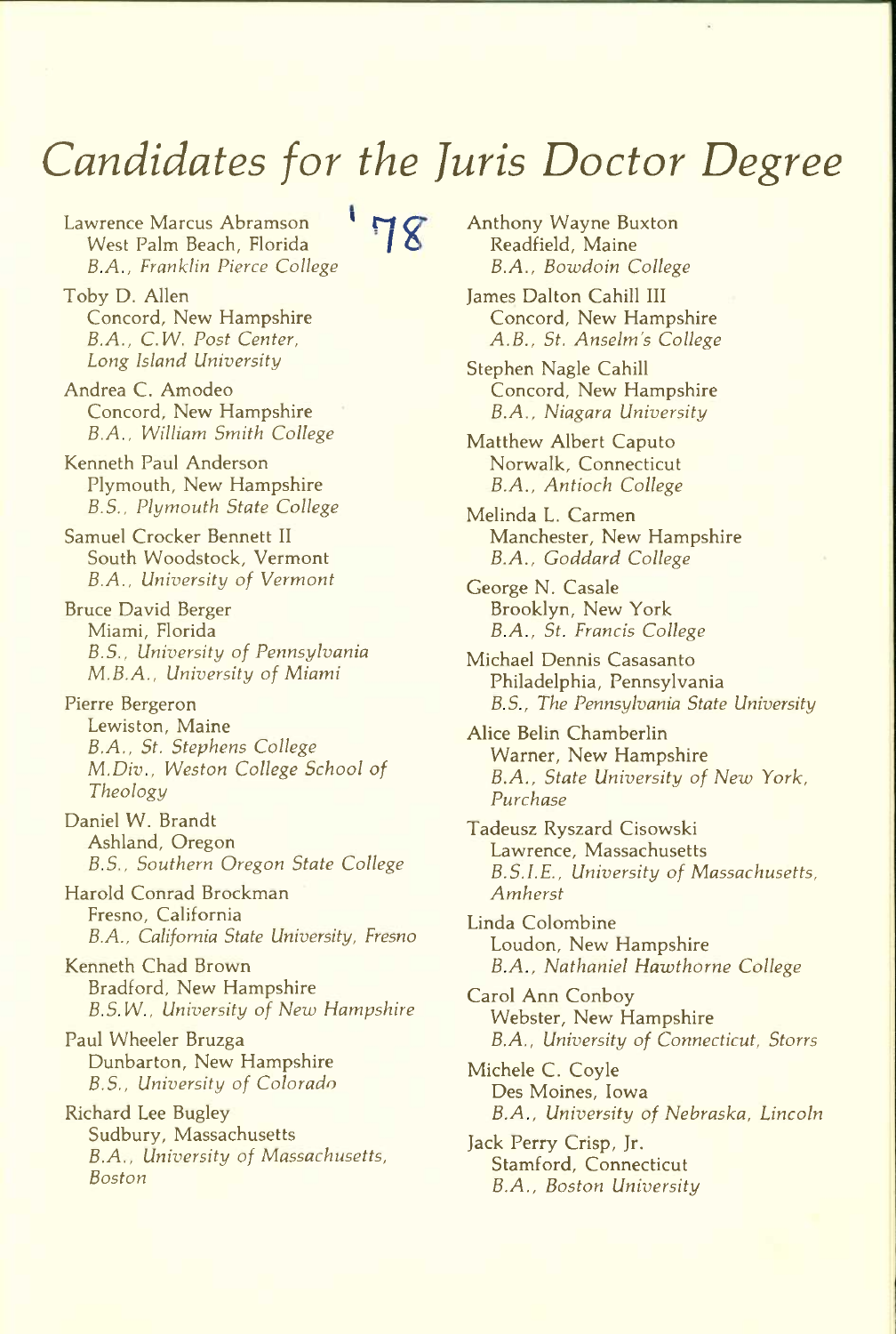Leonidas George Demas Amyclai, Greece *B.A., Dartmouth College* 

Samuel Der-Yeghiayan Galesburg, Illinois *B.A., Evangel College* 

James Bernard Doyle III Rochester, New York *B.A., Columbia University* 

Laura Ann Dubetsky New York, New York *B.A., Bennington College* 

Kris Edwin Durmer Amherst, New Hampshire *B.A., University of New Hampshire* 

Kevin F. Dwyer Newport, Rhode Island *B.A., University of Rhode Island* 

Gerald Manley Eaton Concord, New Hampshire *A.B., Brown University* 

Walter Brooks Favorite Rochester, New Hampshire *B.A., Bowdoin College M.S.B.A., The George Washington University* 

William Woolery Franks Northfield, New Hampshire *B.5., Colorado State University M.Ed., Plymouth State College* 

Harland Joseph Gamache Winooski, Vermont *A.B., St. Michael's College* 

Nancy J. Geiger Penacook, New Hampshire *B.A., University of Wisconsin, Madison* 

Robert William Geiszler Boscawen, New Hampshire *B.S., State University of New York, New Paltz* 

Thomas Edward Gibbs Gainesville, Florida *B.A., University of Florida*  Paul Thomas Gilrain Worcester, Massachusetts *B.A., University of Massachusetts, Amherst*  James Dennis Gleason Flushing, Michigan *B.S., Northern Michigan University*  Jeffrey Goble Concord, New Hampshire *B.S., Bates College*  Nadia Linda Grip Goldstein Washington, D.C. *B.A., American University*  John Joseph Goodfellow, Jr. Milton, Massachusetts *A.B., College of the Holy Cross*  Gregory Joseph Gore New Hope, Pennsylvania *B.S., The Pennsylvania State University*  Richard P. Haaz Philadelphia, Pennsylvania *B.A., The Pennsylvania State University*  Jamie Nicholas Hage Utica, New York *B.A., Hamilton College*  Rosemary Kearney Hampp Meriden, Connecticut *A.A., The George Washington University B.A., Southern Connecticut State College* 

Nicholas John Harding Cleveland Heights, Ohio *B.A., Thomas A. Edison College* 

Terrie Harman Wellsboro, Pennsylvania *B.A., Wilson College*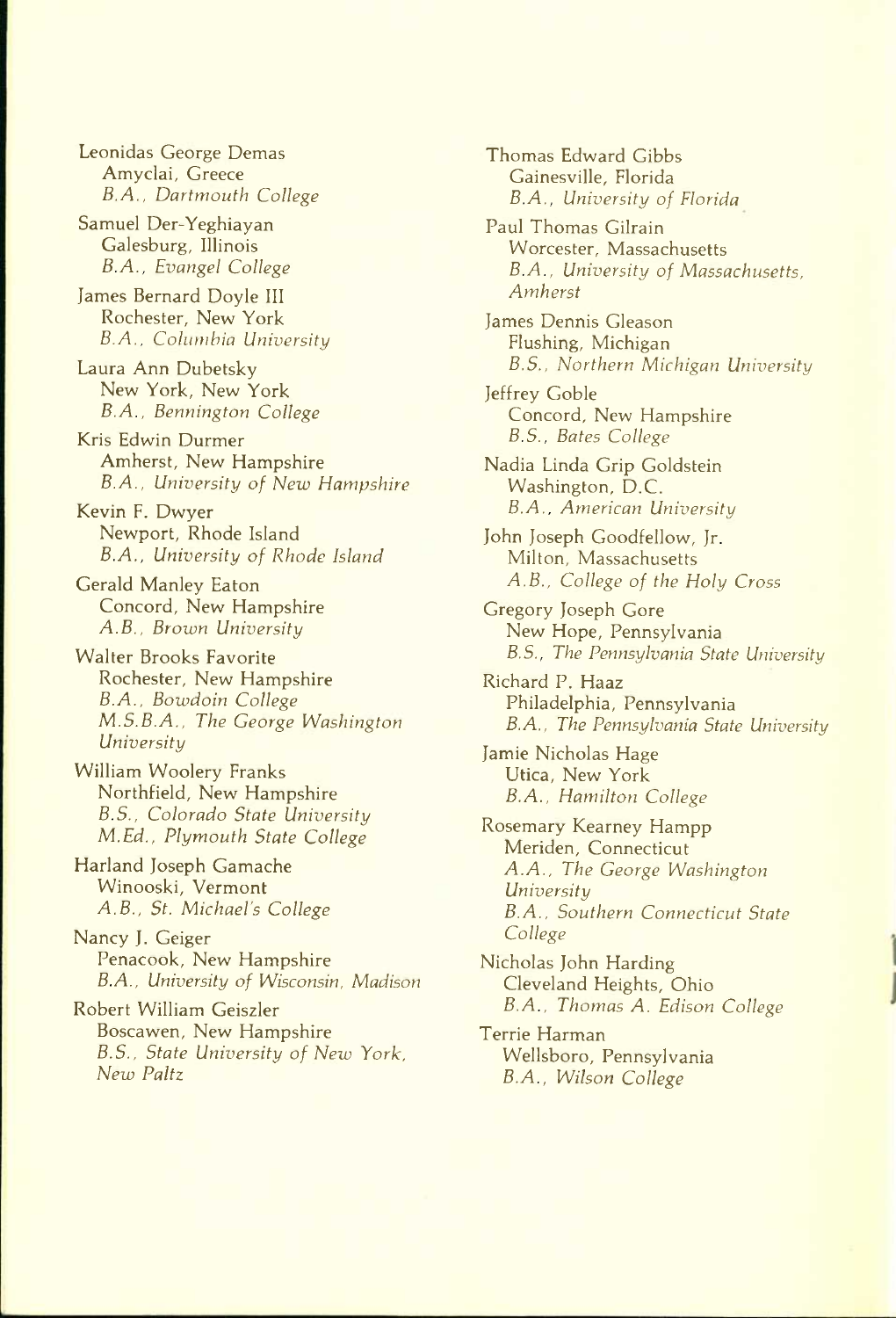Douglas Waddell Herman Chambersburg, Pennsylvania *B.A., The Pennsylvania State University* 

- David Judson Honeycutt Raleigh, North Carolina *B.A., Florida Southern College*
- Wayne Trivette Home Pilgrims Knob, Virginia *B.S., Pikeville College*
- Joseph Jacob Huss III Harrisburg, Pennsylvania *B.A., University of Pennsylvania*
- Harold Theodore Judd Danbury, Connecticut *B.A., University of Wisconsin, Madison*
- Annette Marie Klapstein Seattle, Washington *B.A., Evergreen State College, Olympia*
- Peter Paul Kraley, Jr. Alexandria, Louisiana *B.A., Louisiana Tech University*
- Nina Kraut New Haven, Connecticut *B.S., New York University*
- Alan Joseph Kuntze II Pilot Knob, New York *B.A., Columbia University*
- John L. LaPierre Portland, Maine *B.S.C.E., University of Maine, Orono*
- John A. Lassey Great Falls, Montana *B.S., University of Idaho*
- Steven Michael Latici Gilmanton Iron Works, New Hampshire *B.A., Hartwick College*
- Brian Matthew Legghio Roseville, Michigan *B.A., University of Michigan*
- Frederic J. Levy New York, New York *B.A., Franklin Pierce College M.B.A., Suffolk University*
- Gregg Mathenson Lewis Nyack, New York *B.A., State University of New York, New Paltz*
- Lewis Alan Lindenberg Great Neck, New York *B.A., Boston University*
- Jay H. Litzman New York, New York *B.A., State University of New York, New Paltz*
- James Edward Long Albany, New York *B.A., State University of New York, Albany*
- Ronald Kenneth Lospennato Revere, Massachusetts *B.A., University of Massachusetts, Boston*
- Victoria Lee Lutz Riverdale, New York *B.A., Rosemont College*
- Stephen Males, Jr. Dover, New Hampshire *B.S., Rutgers University B.A., Rutgers University M.B.A., University of New Hampshire*
- Michael V. Marino Arlington, Massachusetts *B.S., Tufts University*
- Joseph Russell Mazziotti Portland, Maine *B.A., University of Maine, Portland-Gorham*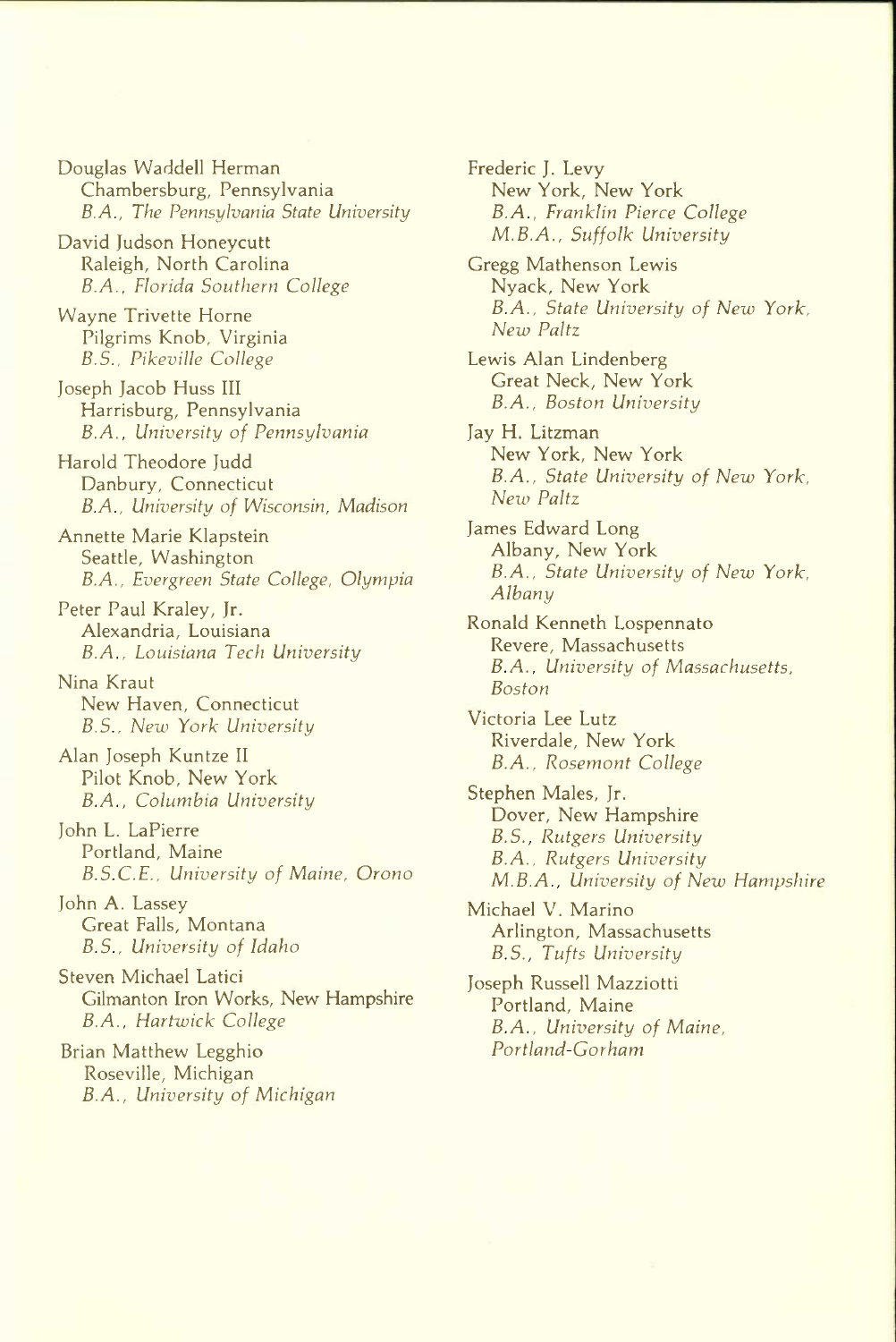David Lee Mcllwain Springfield, Virginia *S.B., Massachusetts Institute of Technology M.S., The George Washington University* 

Naomi Medvin Alexandria, Virginia *B.A., Tufts University* 

Edward J. Mertens II Brookfield, New Hampshire *B.A., University of New Hampshire* 

Mark Steven Moeller Remsen, Iowa *B.G.S., University of Iowa A.M., University of South Dakota* 

Thomas James Nale Waterville, Maine *B.S., Thomas College* 

Howard Benjamin Naylor, Jr. New Canaan, Connecticut *B.A., New York University* 

Kathleen Potee Nichols N. Scituate, Massachusetts *B.A., Oberlin College* 

Robert Michael Parodi Derry, New Hampshire *B.A., University of Massachusetts, Amherst* 

David Gregory Paterson Montclair, New Jersey *B.A., University of North Carolina* 

Lawrence William Plitch Newark, New Jersey *B.A., Rutgers University* 

Brooks Kevin Pomper York, Pennsylvania *B.A., University of Colorado* 

Ray Raimo Swampscott, Massachusetts *B.A., Tufts University* 

Donald Maclntyre Redden Londonderry, New Hampshire *B.A., University of New Hampshire* 

Anne Richmond Concord, New Hampshire *B.A., Wellesley College* 

Howard Jay Schain Brooklyn, New York *B.A., Brooklyn College* 

Turner Chambliss Scott Newport, Rhode Island *B.A., Virginia Military Institute* 

Hal E. Sheets Las Vegas, Nevada *B.A., Reed College* 

Joseph Shortill Portland, Maine *B.Sc., St. Dunstan's University M.A., University of Colorado* 

James Edward Silberman Richmond, Virginia *B.A., American University* 

Gerald Joseph Slagle Bethesda, Maryland *B.A., University of Maryland* 

Ann C. Smith Wakefield, Massachusetts *A.B., Mount Holyoke College* 

Robert Alan Solomon Oyster Bay, New York *B.A., Antioch College* 

Michael Raymond Spano New Hyde Park, New York *B.A., St. John's University* 

Elizabeth Simmons Spencer St. Croix, U.S. Virgin Islands *B.S.F.S., Georgetown University M.A., New York University* 

William Howard Steinberg Brooklyn, New York *B.E. (E.E.), The City College of New York*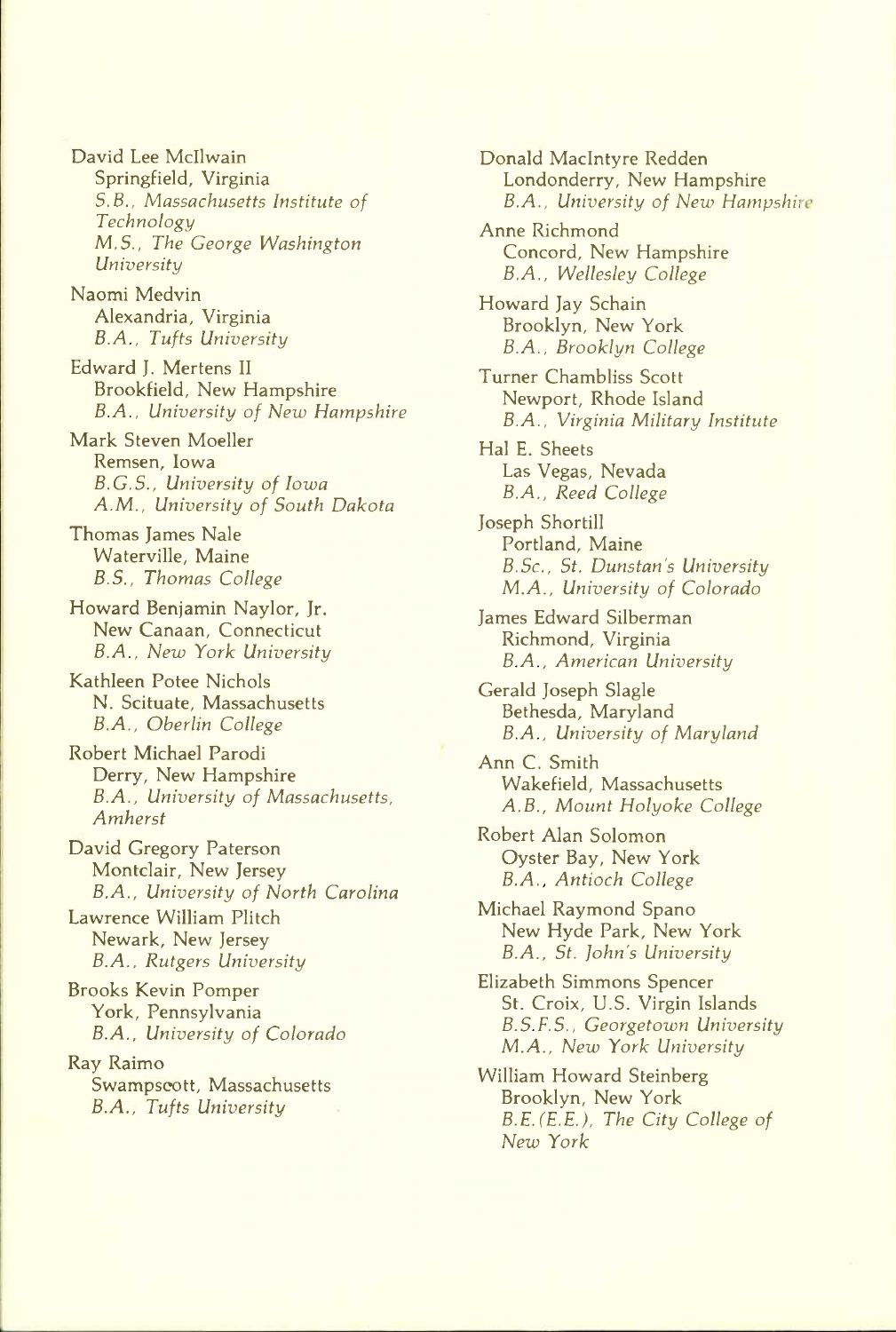Linda Tonkens Stout Hackettstown, New Jersey *B.A., Dominican College* 

Jeffrey Alan Swillinger Cincinnati, Ohio *B.A., Boston University* 

John Laurance Thomas Chagrin Falls, Ohio *A.B., Earlham College* 

Sara Conners Thomas Bethlehem, Pennsylvania *B.A., Wheaton College* 

Stephen John Tybursky Monessen, Pennsylvania *B.A., The Pennsylvania State University* 

Robert Cornelis van Ravenswaay, Jr. Swarthmore, Pennsylvania *B.A., Michigan State University* 

Thomas Roger Watson Concord, New Hampshire *B.A., University of New Hampshire*  Randi J. Werner Nanuet, New York *B.A., Franklin and Marshall College* 

Donald R. Westervelt, Jr. Los Alamos, New Mexico *B.A., Pitzer College* 

Laura Lee Westlund West Hartford, Connecticut *B.A., Colgate University* 

Stephen Anthony Sebastian White Durham, New Hampshire *B.A., University of New Hampshire* 

Peter Emmett Wiese Avon, Connecticut *B.S., University of New Haven* 

William Harold Wilson, Jr. Princess Anne, Maryland *B.A., Washington College* 

Christopher Wetherill Wood Wawa, Pennsylvania *B.A., University of Pennsylvania* 

Peter Workin Valley Stream, New York *A.B., Temple University* 

# *Candidate for Honorary Degree*

Hugh Henry Bownes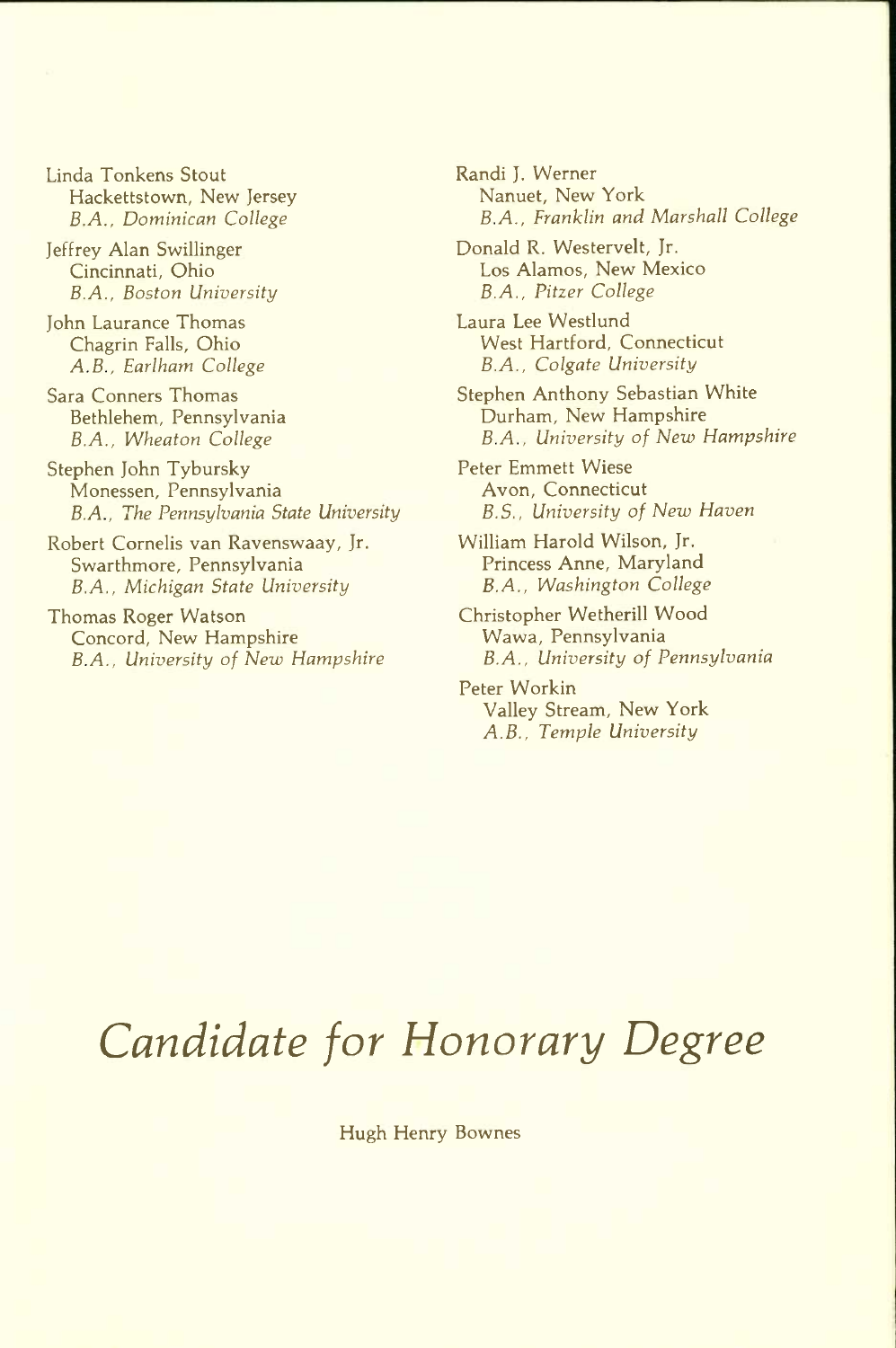### *Commencement Committee*

Howard S. Curtis, Chairman *Secretary of the Law Center* 

> James E. Conway *Assistant Dean*

Victoria F. Harding *Commencement Secretary* 

> Joseph F. Vittek, Jr. *Professor of Law*

Jeannie Walden *Financial Administrator* 

## *Marshalls*

F. Dane Buck, Jr., Chief Marshall *Associate Professor of Law* 

Ruth F. Scribner *Associate Professor of Law* 

> Hugh H. Gibbons *Professor of Law*

Bill Joyner *Associate Professor of Law* 

### *Music*

University of New Hampshire Brass Ensemble *Director, fames \Nest* 

Commencement March Composed by the President of the Law Center *Arrangement by Branch Sanders '77*